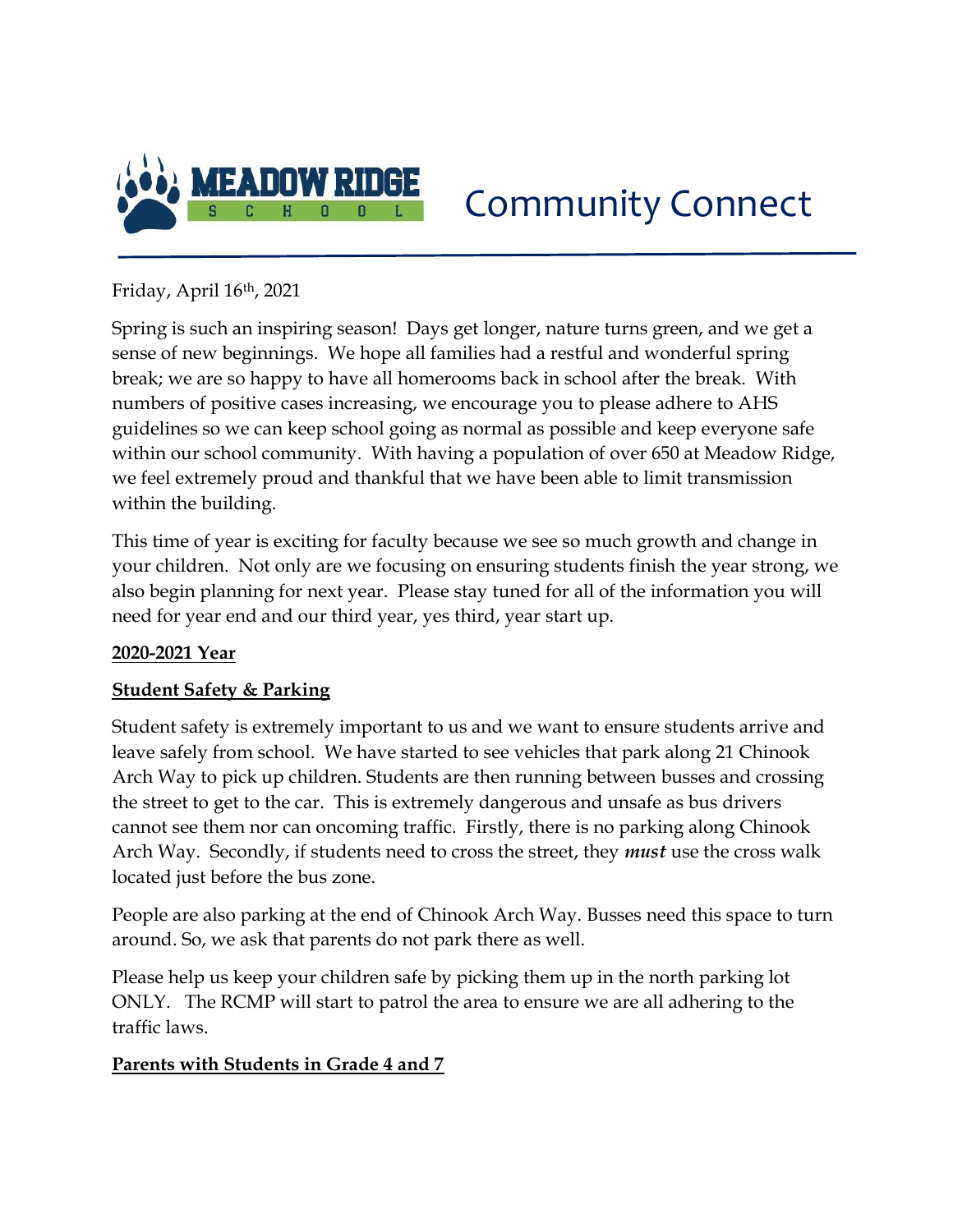Alberta Education has sent every family with a child in Grade 4 and Grade 7 a survey to complete. As we value parent voice, this information is very important to us. It guides our decision-making for the remainder of the year as well as next year. Please look for this survey in the mail. You can complete it online and it takes about 10 – 15 minutes.

## Cell Phone Use Expectations

Many students have cellphones and use them daily. In order to optimize learning, minimize distractions, and teach responsible use, junior high students are required to leave their cell phones in their locker during class time. If elementary students have phones, they should be put in a secure location as well. If phones are required as a learning tool, teachers will give them advanced notice to bring them to class or give them time to go to their locker. Students are free to use their technology appropriately on breaks, before and after school. As a parent or guardian, if you need to contact your child during class time, please call the office and we will give them your message. If you do message them during class time, they will respond on their breaks.

We will continue to work with students on the responsible use of technology. Students are reminded that they can only photograph, voice record or video others while at school or on school trips if they have consent by the other person/people.

### Pizza Hot Lunch

Pizza hot lunch is on Friday, April 23rd – money will be collected Monday, April 22nd and the deadline is Tuesday, April 20th by noon. Please have students bring their money to their homeroom Teachers.

Please send exact change with each child as teachers cannot make change or collect money and orders for siblings. Thank you for helping us to keep this process as easy as possible.

Cost: \$3.50 per slice or \$6 for two slices

Choices: Cheese, Pepperoni or Hawaiian (available in regular or gluten-free)

Juice boxes: 50 cents each

#### **Instagram**

Please follow us on Instagram at meadow.ridge.school to stay up-to-date on what is happening within the school.

2021-2022 Year

#### Kindergarten Registration